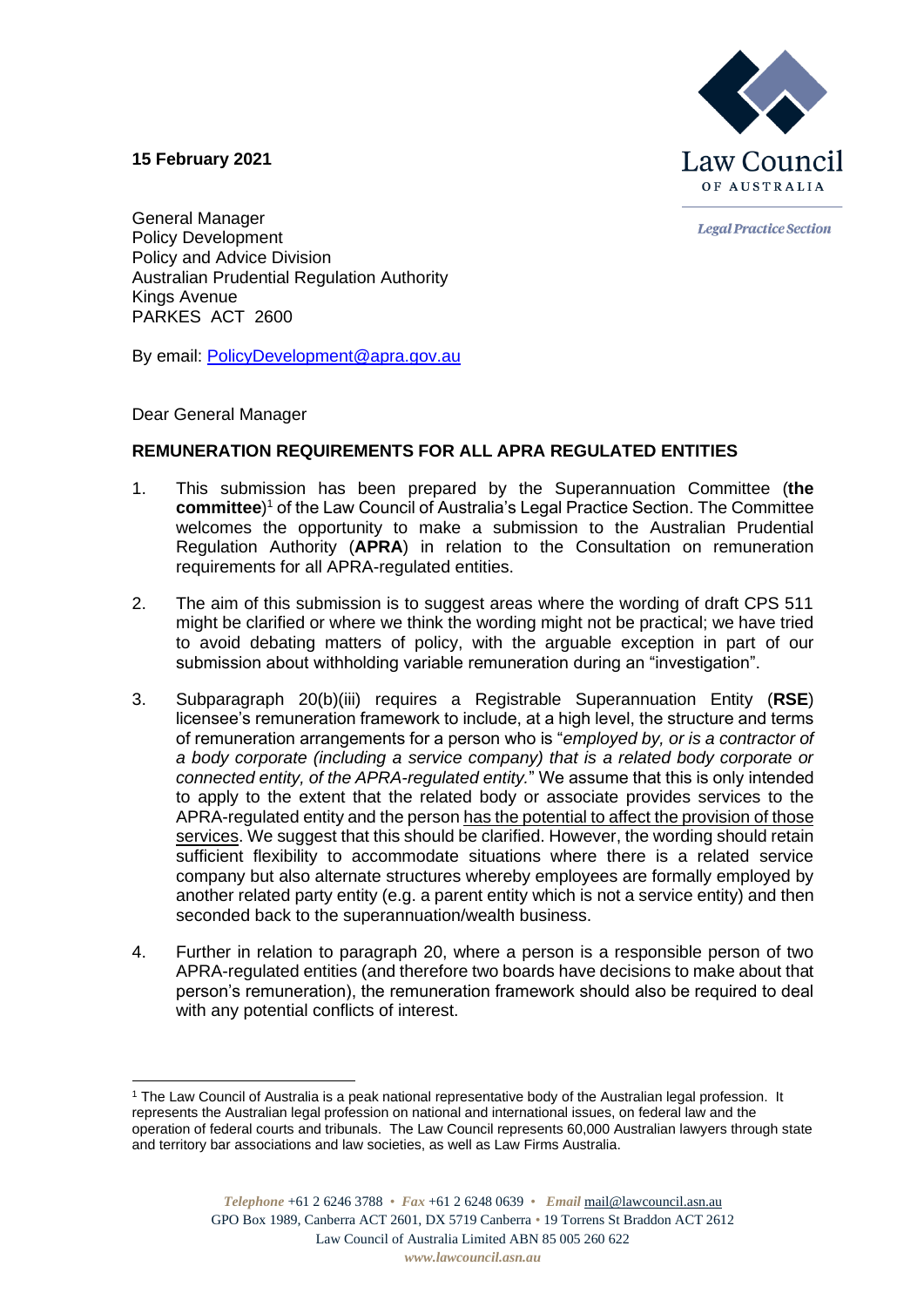- 5. Paragraph 32 says that the three-yearly review of the remuneration framework must be by someone who is "operationally independent". That term is not defined, and we query whether further guidance could be given about that requirement. The term suggests at least that the person need not be completely external to the RSE licensee or its related bodies corporate. Does it simply require the person to not have been involved in the design and application of the remuneration framework, or is some greater degree of independence required?
- 6. We query whether the four remuneration adjustment tools referred to in paragraph 36(c)<sup>2</sup> are *mandatory* for every covered person who has any variable remuneration component, or are these *examples* of what the regulated entity should consider and apply if it decides it is appropriate to do so? We note that the corresponding paragraph in the July 2019 draft of CPS 511<sup>3</sup> appeared to give these only as examples of tools to be considered. Similarly, we query whether paragraph 38 is intended to require a regulated entity to have malus provisions for all variable remuneration, or does paragraph 38 merely require that, if there are malus provisions, they must meet the requirements of the paragraph?
- 7. Aside from the points made in paragraphs 1 to 3 above, our more substantial concerns arise in relation to the requirement in paragraphs 39 and 56 about remuneration not vesting until an investigation is closed. Our concerns are as follows:
	- (a) The meaning of "investigation" is unclear. Does it include *internal* investigations in addition to *external* investigations by law enforcement bodies? Law enforcement bodies (e.g. APRA and ASIC), and the legislation that governs them, may distinguish between:
		- formal investigations that trigger particular investigative powers (e.g. where the regulator has formed a positive opinion that it has reason to suspect contraventions of a law have occurred); and
		- other forms of enquiry that do not trigger statutory investigative powers.
	- (b) Regulators do not always disclose which individuals they are investigating as suspected wrongdoers; and regulators may be reluctant, or unable, to formally state that they are either considering a person as a suspected wrongdoer or that they have ruled the person out as a suspected wrongdoer. A regulated entity may therefore be uncertain about its obligations, with a corresponding impact on the individuals involved. Similarly, regulators do not always disclose when they have "closed" an investigation.
	- (c) Related to paragraph b) above, investigations may continue for years with uncertainty as to who is the potential "target", only to conclude with no action being taken.

<sup>&</sup>lt;sup>2</sup> That is, board discretion, in-period adjustments, malus and clawback.

<sup>3</sup> Paragraph 41